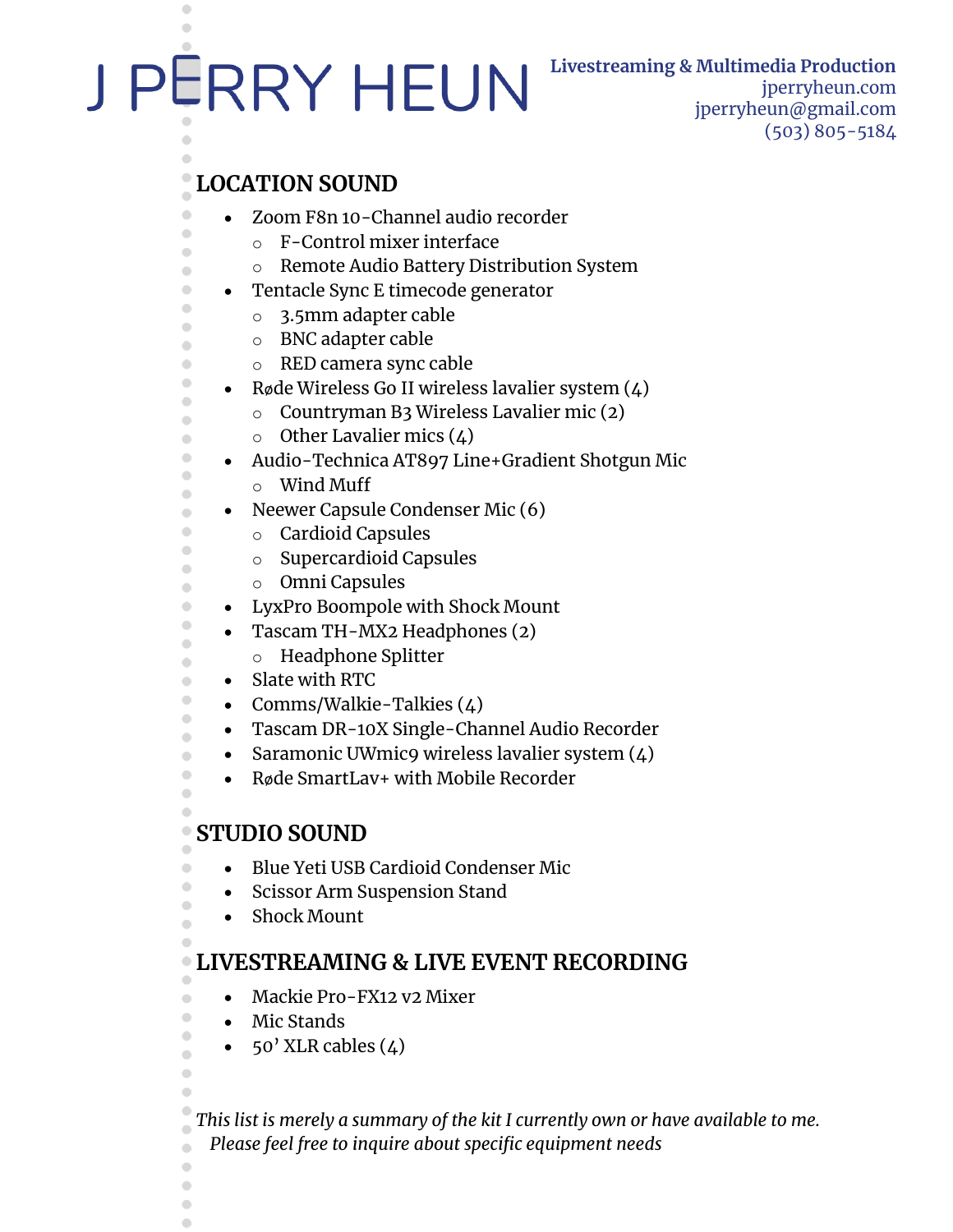## **Livestreaming & Multimedia Production**

jperryheun.com jperryheun@gmail.com (503) 805-5184

#### **CAMERA** Ò

 $\bullet$  $\begin{array}{c} \begin{array}{c} \begin{array}{c} \begin{array}{c} \end{array} \end{array} \end{array} \end{array}$ 

 $\bullet$  $\bullet$  $\begin{array}{c} \bullet \\ \bullet \end{array}$  $\bullet$  $\qquad \qquad \bullet$  $\blacksquare$  $\bullet$  $\begin{array}{c} \bullet \\ \bullet \end{array}$  $\color{red} \bullet$  $\begin{array}{ccc} \bullet & \bullet & \bullet \\ \bullet & \bullet & \bullet \end{array}$  $\qquad \qquad \bullet$  $\bullet$  $\bullet$  $\qquad \qquad \Box$  $\qquad \qquad \Box$  $\qquad \qquad \bullet$  $\qquad \qquad \Box$  $\begin{array}{c} \bullet \\ \bullet \end{array}$  $\begin{array}{c} \begin{array}{c} \begin{array}{c} \begin{array}{c} \end{array} \end{array} \end{array} \end{array} \end{array}$  $\bullet$  $\bigcirc$  $\bullet$ 

- Sony ɑ6000 APS-C Mirrorless Camera
	- o *ƒ*3.5 16-50mm Power Zoom Lens
	- o *ƒ*4.5 55-210mm Manual Zoom Lens
	- o *f*1.8 35mm Prime Lens
	- o *f*2.0 16mm Prime Lens
	- o Hotshoe-mounted Shotgun Mic
- Magnus VT-300 Fluid Head Tripod (2)
- GoPro Hero 7 Black

J PERRY HEUN

- GoPro Hero 5 Black
- GoPro Fusion 360 VR Camera
- Assorted GoPro Tripods and Mounts
- Mobile HDMI Monitor
	- o Assorted HDMI Cables
- Livestreaming
	- o BlackMagicDesign ATEM Mini
	- o Elgato CamLink 4K

#### $\bullet$ **LIGHTING**

 $\bullet$  $\bullet$  $\bullet$  $\qquad \qquad \Box$  $\bullet$  $\bullet$  $\bigcirc$  $\bullet$  $\bullet$  $\qquad \qquad \bullet$  $\bullet$  $\bullet$  $\qquad \qquad \bullet$  $\qquad \qquad \bullet$  $\qquad \qquad \Box$  $\bullet$  $\bigcirc$ 

 $\bullet$  $\bigcirc$  $\bullet$  $\bigcirc$  $\Box$ 

- Neewer Bi-Color LED Light kit (2)
	- o Diffuser Panes
	- o Barn Doors
	- o Cowboy Stands
	- o Batteries
	- 1500 lumen battery-powered LED work lights (2)
	- o Ground stands
- 875 Lumen Hollywood light with kickstand and 1/4" threads
- Assorted Gels
- 24" Diffuser / Bounce
- Gray Card

*This list is merely a summary of the kit I currently own or have available to me.* 

*Please feel free to inquire about specific equipment needs*